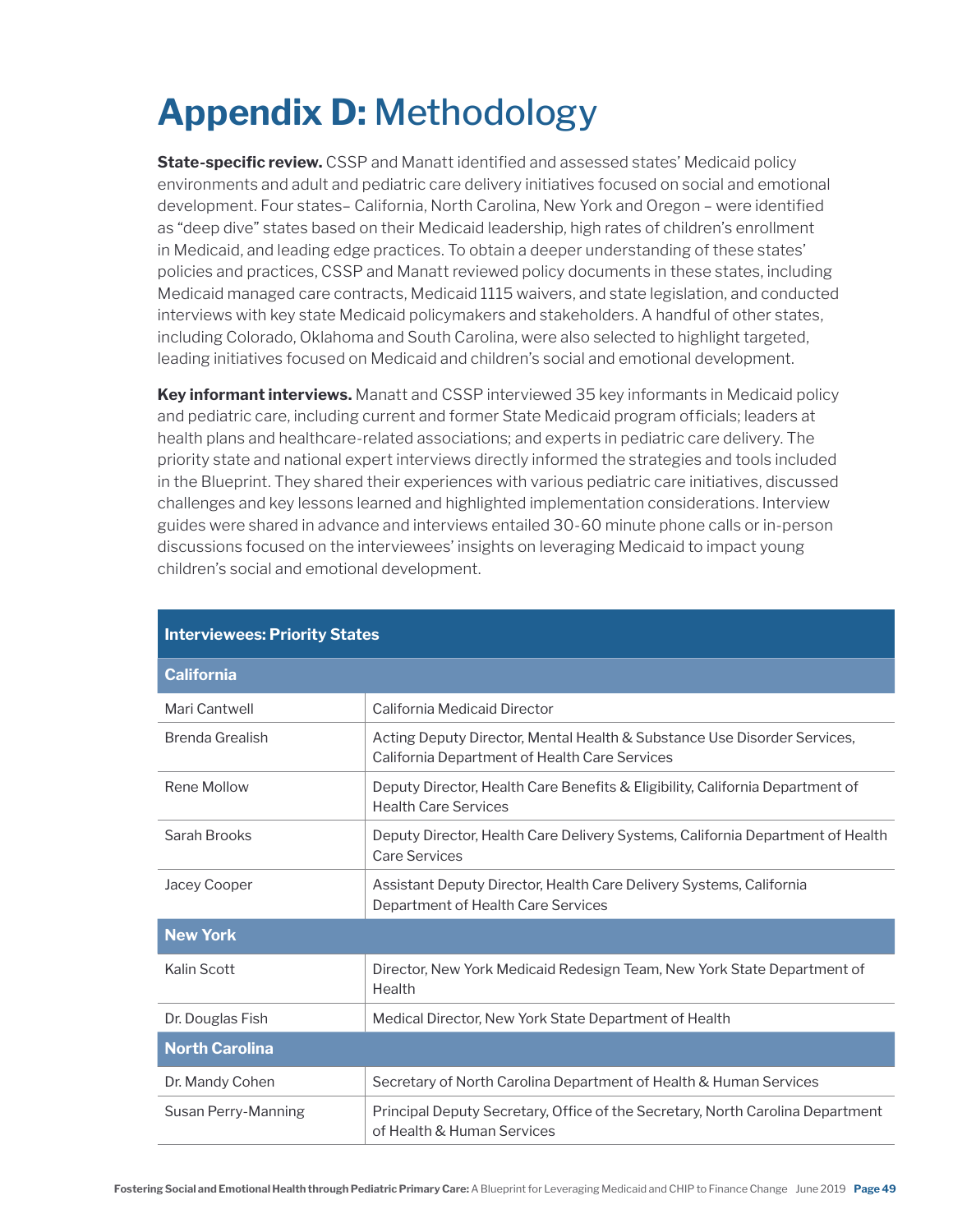| Becki Planchard                                   | Senior Early Childhood Policy Advisor, Office of the Secretary, North Carolina<br>Department of Health & Human Services |  |
|---------------------------------------------------|-------------------------------------------------------------------------------------------------------------------------|--|
| Dr. Elizabeth Erickson                            | Pediatrician, Duke Children's Primary Care Roxboro Street                                                               |  |
| Carolyn Merrifield                                | Carolinas Programs Director, Reach Out & Read                                                                           |  |
| Ginger Young                                      | Founder and Executive Director, Book Harvest                                                                            |  |
| Isabel Geffner                                    | Advancement Director, Book Harvest                                                                                      |  |
| <b>Oregon</b>                                     |                                                                                                                         |  |
| Dr. Helen Bellanca                                | Family Physician, Kaiser Permanente; Former Medical Director, Health Share of<br>Oregon                                 |  |
| Christine Bernsten                                | Director of Strategic Initiatives, Health Share of Oregon                                                               |  |
| Tina Edlund                                       | Senior Health Policy Advisor, Office of the Governor                                                                    |  |
| Dr. Dana Hargunani                                | Chief Medical Officer, Oregon Health Authority                                                                          |  |
| Peg King                                          | Kindergarten Readiness Project Manager, Strategic Initiatives, Health Share of<br>Oregon                                |  |
| Rosa Klein                                        | Human Services Policy Advisor, Office of Governor                                                                       |  |
| <b>Bobby Martin</b>                               | Foster Care Systems Manager, Strategic Initiatives, Health Share of Oregon                                              |  |
| <b>Interviewees: National &amp; State Experts</b> |                                                                                                                         |  |

## **Interviewees: National & State Experts**

| Melody Anthony               | Deputy State Medicaid Director, Oklahoma Health Care Authority                                                                                            |
|------------------------------|-----------------------------------------------------------------------------------------------------------------------------------------------------------|
| <b>Kate Breslin</b>          | President & Chief Executive Officer, Schuyler Center for Analysis & Advocacy                                                                              |
| Suzanne Brundage             | Director, Children's Health Initiative, United Health Fund                                                                                                |
| Dr. Stephen Cha              | Chief Medical Officer, United Healthcare                                                                                                                  |
| <b>Toby Douglas</b>          | Senior Vice President of National Medicaid, Kaiser Permanente                                                                                             |
| Dr. Paul Dworkin             | Executive Vice President for Community Child Health at Connecticut Children's<br>Medical Center and Founding Director of the Help Me Grow National Center |
| Gretchen Hammer              | Founder, Public Leadership Consulting Group; Former Colorado Medicaid<br><b>Director</b>                                                                  |
| Dr. Mike Herndon             | Chief Medical Officer, Oklahoma Health Care Authority                                                                                                     |
| Colleen Meiman               | Senior Policy Advisor, National Association of Community Health Centers                                                                                   |
| <b>Becky Pasternik-Ikard</b> | Chief Executive Officer, Oklahoma Health Care Authority                                                                                                   |
| Sara Rosenbaum               | Professor, Department of Health Policy, George Washington University                                                                                      |
| <b>Chad Shearer</b>          | Vice President of Policy & Director of Medicaid Institute, United Health Fund                                                                             |
| <b>Christian Soura</b>       | Vice President of Policy & Finance, South Carolina Hospital Association                                                                                   |
| Melinda Thomason             | Director of Health Care Systems Innovations, Oklahoma Health Care Authority                                                                               |
| <b>Bridget Walsh</b>         | Senior Policy Analyst for Health and Public Health, Schuyler Center for Analysis<br>& Advocacy                                                            |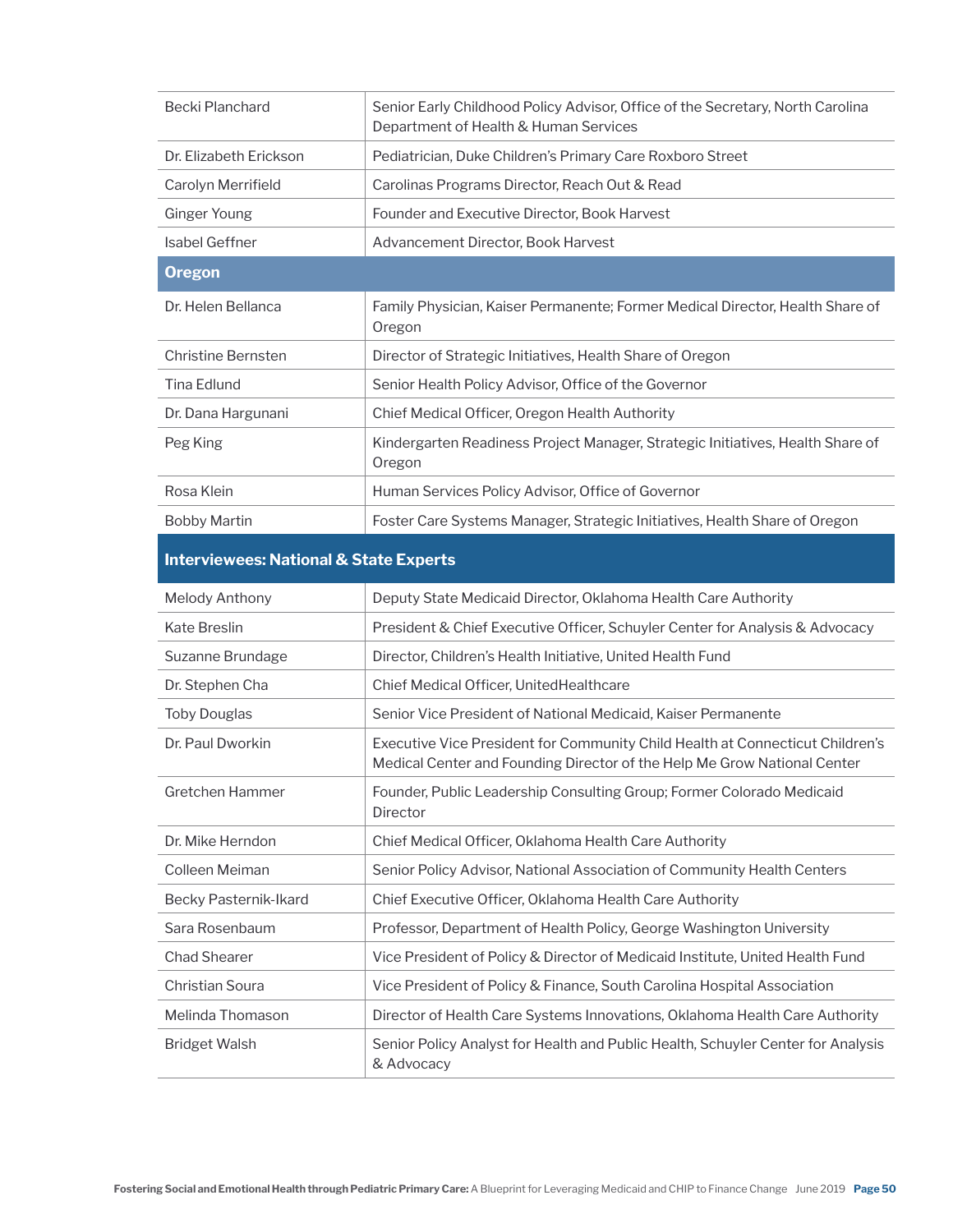**Medicaid Leader Insights.** On February 8, 2019, CSSP and Manatt convened 14 national, state and sector-specific experts in young children's development and Medicaid. A working draft of the Blueprint was shared prior to the meeting, where Medicaid leaders shared feedback and engaged in a robust discussion on the priorities, strategies and tools outlined. Some participants had been identified based on their valuable insights during key informant interview phase, while others were recommended by various experts in their common fields.

#### **Medicaid Leaders Convening Participants**

| <b>Medicaid Leaders</b>                 |                                                                                                                     |  |
|-----------------------------------------|---------------------------------------------------------------------------------------------------------------------|--|
| <b>Kate Breslin</b>                     | President & Chief Executive Officer, Schuyler Center for Analysis & Advocacy                                        |  |
| Dr. Rahil Briggs                        | National Director, HealthySteps                                                                                     |  |
| Suzanne Brundage                        | Director, Children's Health Initiative, United Health Fund                                                          |  |
| Elisabeth Burak                         | Senior Fellow, Center for Children and Families, Georgetown University                                              |  |
| Dr. Stephen Cha                         | Chief Medical Officer, UnitedHealthcare                                                                             |  |
| Dr. Linda Elam                          | District of Columbia Medicaid Director & Deputy Director, District of Columbia<br>Department of Health Care Finance |  |
| <b>Gretchen Hammer</b>                  | Founder, Public Leadership Consulting Group; Former Colorado Medicaid<br>Director                                   |  |
| Dr. Dana Hargunani                      | Chief Medical Officer, Oregon Health Authority                                                                      |  |
| Dr. Dipesh Navsaria                     | Associate Professor of Pediatrics, University of Wisconsin School of Medicine<br>and Public Health                  |  |
| Dr. James Perrin                        | Professor of Pediatrics, Harvard Medical School                                                                     |  |
| <b>Christian Soura</b>                  | Vice President of Policy & Finance, South Carolina Hospital Association                                             |  |
| Dr. Kimá Joy Taylor                     | Founder, Anka Consulting; Board Member, Community Catalyst                                                          |  |
| Melinda Thomason                        | Director of Health Care Systems Innovations, Oklahoma Health Care Authority                                         |  |
| Jennifer Tracey                         | Senior Director of Growth & Sustainability, HealthySteps                                                            |  |
| <b>Project Leads &amp; Facilitators</b> |                                                                                                                     |  |
| Dr. Katie Beckmann                      | Program Officer, Children, Families, and Communities Program, David and<br>Lucile Packard Foundation                |  |
| Donna Cohen Ross                        | Senior Advisor, Medicaid and Early Childhood, Center for the Study of Social<br>Policy                              |  |
| Stephanie Doyle                         | Senior Associate, Young Children and their Families Team, Center for the Study<br>of Social Policy                  |  |
| Jocelyn Guyer                           | Managing Director, Manatt Health                                                                                    |  |
| Alice Lam                               | Director, Manatt Health                                                                                             |  |
| Ngozi Lawal                             | Project Director, Prenatal to 3 Initiative, Center for the Study of Social Policy                                   |  |
| Erin Robinson                           | Policy Analyst, Center for the Study of Social Policy                                                               |  |
| Madeleine Toups                         | Consultant, Manatt Health                                                                                           |  |